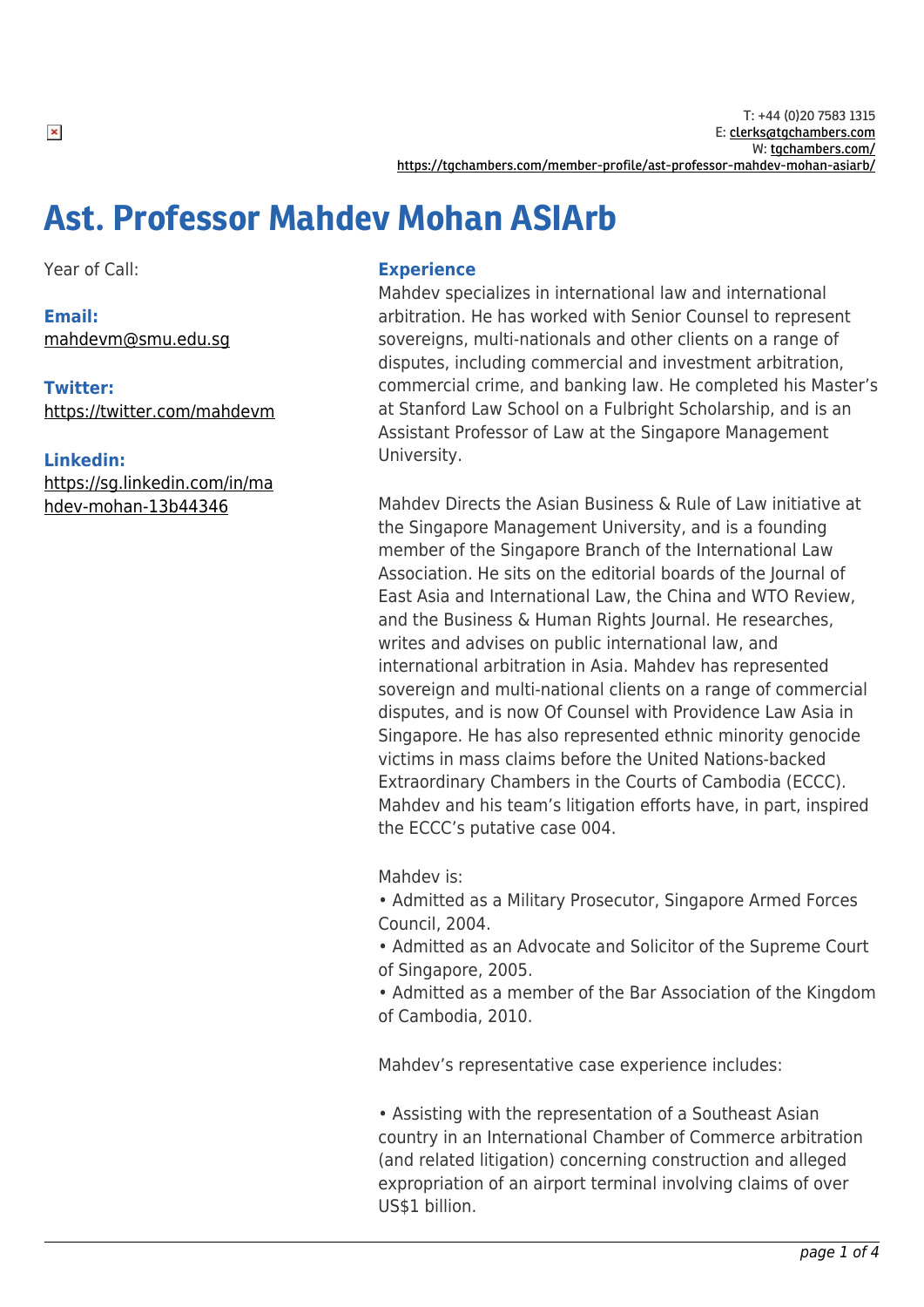• Advising the United Nations (UN) and the European Commission (EC) on public international law issues in the context of international commercial disputes, for example, natural resource development (oil & gas) and infrastructure projects.

• Successfully representing the CEO of Singapore's largest Information Technology company who was acquitted of corruption after a 60-day trial.

• Advising the International Olympic Committee on matters relating to the bid for the 2008 Olympic Games.

• Advising and representing sovereign governments on judicial review, public law, state immunity and international business transactions.

• Advising and representing high net-worth individuals against charges relating to securities fraud, market manipulation, insider trading and other white-collar criminal offences under the Securities & Futures Act.

• Advising and representing diplomats and embassy officials in civil and criminal matters relating to public international law.

• Advising and representing corporations on due diligence and internal investigations relating to business & human rights.

Temple Garden Chambers does not accept instructions on behalf of Associate Tenants.

### **Appointments**

Founding Committee Member, International Law Association (Singapore Branch), 2015

Legal Adviser to the Singapore Ministry of Law, 68th Session of the UN General Assembly (Third Committee), 2014 Member of the 6th Supply of Lawyers Sub-Committee, Singapore Academy of Law (appointed by VK Rajah JA), 2013 Consultant, Criminal Practice Committee, Law Society of Singapore (appointed by President, Law Society), 2013 ongoing.

International Lawyer, UN-backed Extraordinary Chambers in the Courts of Cambodia, 2013 -ongoing.

Nominated Member of the Parliament of Singapore, 2016 ongoing

### **Education**

Academic Fellow, Bellagio Centre, Rockefeller Foundation, 2013.

JSM (Master's), Stanford Law School, 2009.

LL.B (Hons), National University of Singapore, 2004.

### **Memberships**

Member, Singapore Institute of Arbitrators, 2013-ongoing.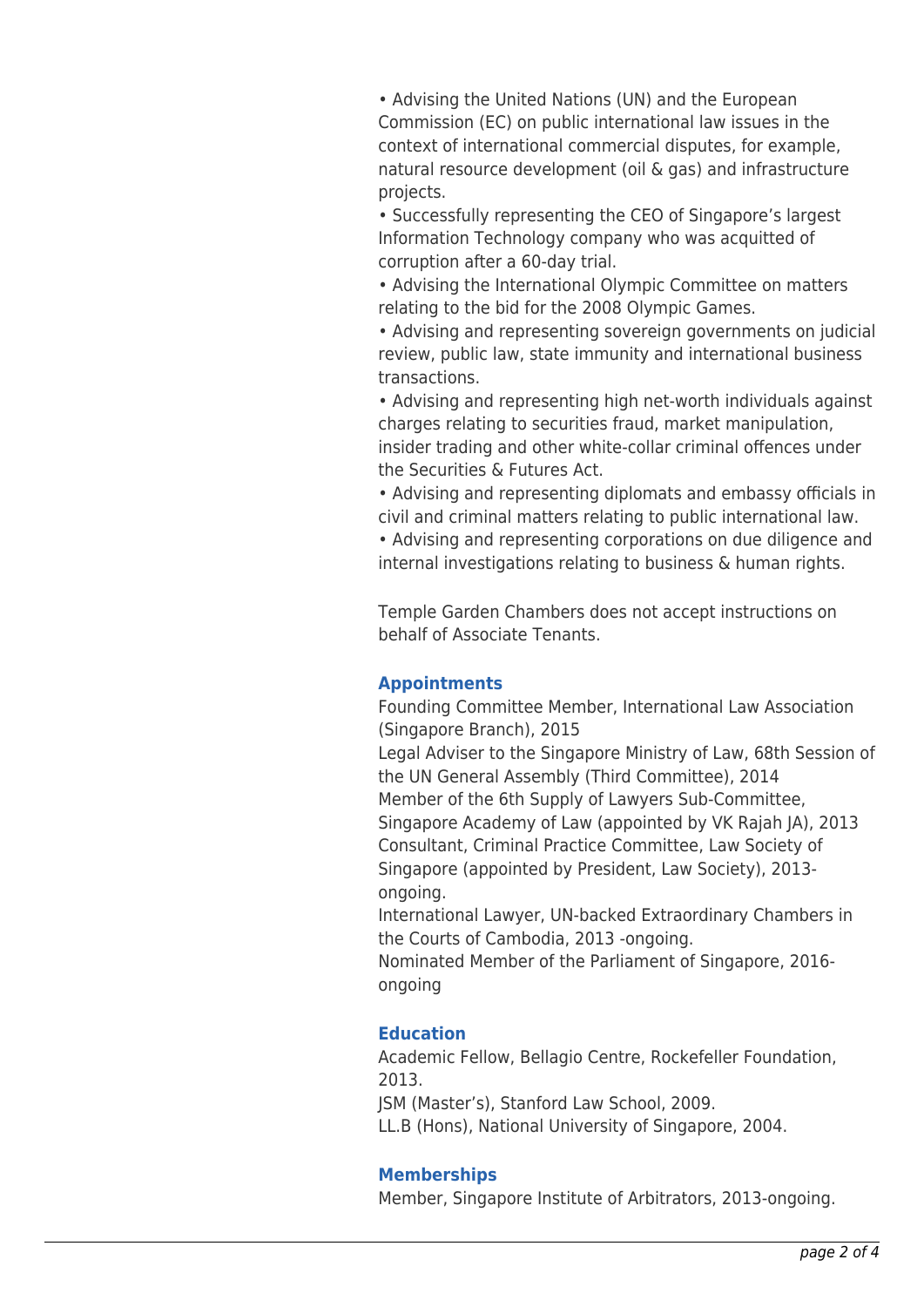#### **Languages**

French (Basic), Malay (Basic), Tamil (Advanced)

# **Cases Prosecutor vs Ieng Sary, Nuon Chea & Ors (Case 002/01)**

7 August 2014

Barristers involved: Andrew Cayley CMG QC Ast. Professor Mahdev Mohan ASIArb

The second t trial (Case 002/01) commenced on 21 November 2011, primarily focusing on alleged crimes against humanity related to the forced movement of the population from Phnom Penh and later from other regions, and execution of Khmer Republic soldiers at Toul Po Chrey execution site immediately after the Khmer Rouge takeover in 1975. It also considers the roles of the Accused in relation to regime policies relevant to all charges, which will provide a foundation for examining the remaining charges in future trials. On 7 August 2014, the Trial Chamber found Nuon Chea and Khieu Samphan were found guilty of crimes against humanity and sentenced to life imprisonment.

# **Publications**

**Asian Perspectives on Investment Agreements and Arbitration: An Evolving Marcottage, Yearbook of Investment Law & Policy, (Oxford University Press, 2016)** 16/02/2016

Authors: Ast. Professor Mahdev Mohan ASIArb An analysis of recent cases and investment agreements in Asia which suggest its progressive evolution towards investment arbitration.

# **Myanmar – A new law for a new era**

31/01/2016

Authors: Ast. Professor Mahdev Mohan ASIArb Clive Mynt Soe, Hnin Ei Ei, Jaya Anil Kumar Mahdev Mohan and Clive Myint Soe of Providence Law Asia in Singapore, Hnin Ei Ei Aung of U Tin Yu and Associates in Yangon and Jaya Anil Kumar of Singapore Management University discuss the finer details of Myanmar's new arbitration law passed at the start of the year.

You can view the publication on our website [http://tgchambers.com](https://tgchambers.com/wp-content/uploads/2016/02/Myanmar-–-a-new-law-for-a-new-era-News-Arbitration-News-Features-and-Reviews-Global-Arbitration-Review.pdf)

#### **Business & Human Rights in Southeast Asia – Risk & the Regulatory Turn (Routledge)** 16/12/2015

Authors: Ast. Professor Mahdev Mohan ASIArb Cynthia Morel Bridging theory and practice, the editors have positioned this book at the intersection of human rights and environmental risks, and their effective regulation by States and corporations alike.

### **News**

### **Madhev Mohan sworn in as a Nominated Member of the Parliament of Singapore** 29/03/2016

Barristers involved: Ast. Professor Mahdev Mohan ASIArb Please see below for more details:

[http://www.gov.sg/~/sgpcmedia/media\\_releases/parl/press\\_release/P-20160317-2/attachment/Press%20Release%20on%20New%2](http://www.gov.sg/~/sgpcmedia/media_releases/parl/press_release/P-20160317-2/attachment/Press%20Release%20on%20New%20NMPs%20to%20be%20Appointed%20(17%20March).pdf) [0NMPs%20to%20be%20Appointed%20\(17%20March\).pdf](http://www.gov.sg/~/sgpcmedia/media_releases/parl/press_release/P-20160317-2/attachment/Press%20Release%20on%20New%20NMPs%20to%20be%20Appointed%20(17%20March).pdf)  <http://www.todayonline.com/singapore/nine-nmps-selected>